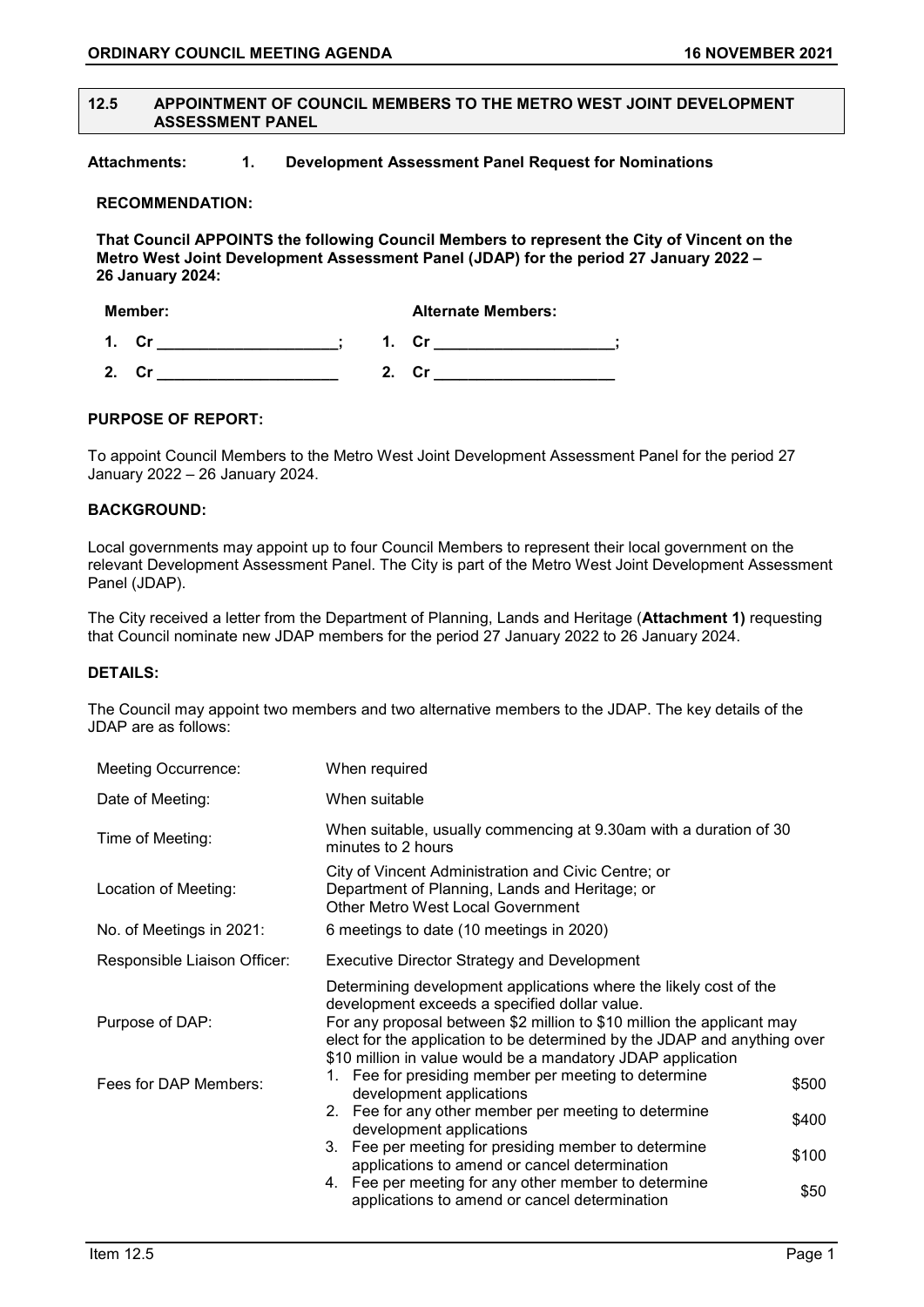|                                                                             | 6.<br>7.<br>$\bullet$               | 5. Fee for presiding member attending proceeding in State<br>Administrative Tribunal<br>Fee for any other member attending proceeding in State<br>Administrative Tribunal<br>Fee for Training<br>Please note that eligibility for payment of DAPs sitting fees is guided<br>by the Premier's Circular 2010-02. | \$500<br>\$400<br>\$400 |
|-----------------------------------------------------------------------------|-------------------------------------|----------------------------------------------------------------------------------------------------------------------------------------------------------------------------------------------------------------------------------------------------------------------------------------------------------------|-------------------------|
| Other Membership:                                                           | $\bullet$<br>$\bullet$<br>$\bullet$ | Three (3) members with specialist knowledge in the areas of town<br>planning, architecture, or other related disciplines.<br>Executive Director, Strategy & Development<br>• Manager Development and Design<br>Other City Officers (as required)                                                               |                         |
| <b>Current Elected Members</b><br>1. Cr Dan Loden<br>2. Cr Joshua Topelberg |                                     | <b>Alternate Members</b><br>1. Cr Susan Gontaszewski<br>2. Cr Ashley Wallace                                                                                                                                                                                                                                   |                         |

More detailed information about Development Assessment Panels and the [Metro West JDAP](https://www.planning.wa.gov.au/Metro-West-JDAP.asp) can be found on the website of the Department of Planning, Lands and Heritage.

Appointments are subject to the approval by the Minister for Planning.

The JDAP Secretariat has advised that training for new members will not be arranged until all nominations from Local Governments have been received and Ministerial approval / appointment has been made.

### **CONSULTATION/ADVERTISING:**

Nil.

### **LEGAL/POLICY:**

Council Policy 4.2.14 *Local Government Elections* provides that –

*Election to Statutory Authorities, Committees, Advisory and Working Groups*

*(a) The Chief Executive Officer shall prepare a report for consideration of the Council at the first Ordinary Meeting of the Council to enable Council Members to be nominated and elected to a Committee of Council (in accordance with s.5.10 (2) of the Local Government Act 1995) as well as to be nominated and elected as delegates to Advisory and Working Groups and various organisations.*

Part 11A of the *Planning and Development Act 2005*.

Regulation 24 of the *Planning and Development (Development Assessment Panels) Regulations 2011*.

### **RISK MANAGEMENT IMPLICATIONS:**

Low: The timely appointment of the City of Vincent representatives to the JDAP will enable the representatives to participate in decision-making that may impact the City.

### **STRATEGIC IMPLICATIONS:**

This is in keeping with the City's *Strategic Community Plan 2018-2028*:

### Innovative and Accountable

*We are open and accountable to an engaged community.*

# **SUSTAINABILITY IMPLICATIONS:**

This does not contribute to any environmental sustainability outcomes. This action/activity is environmentally neutral.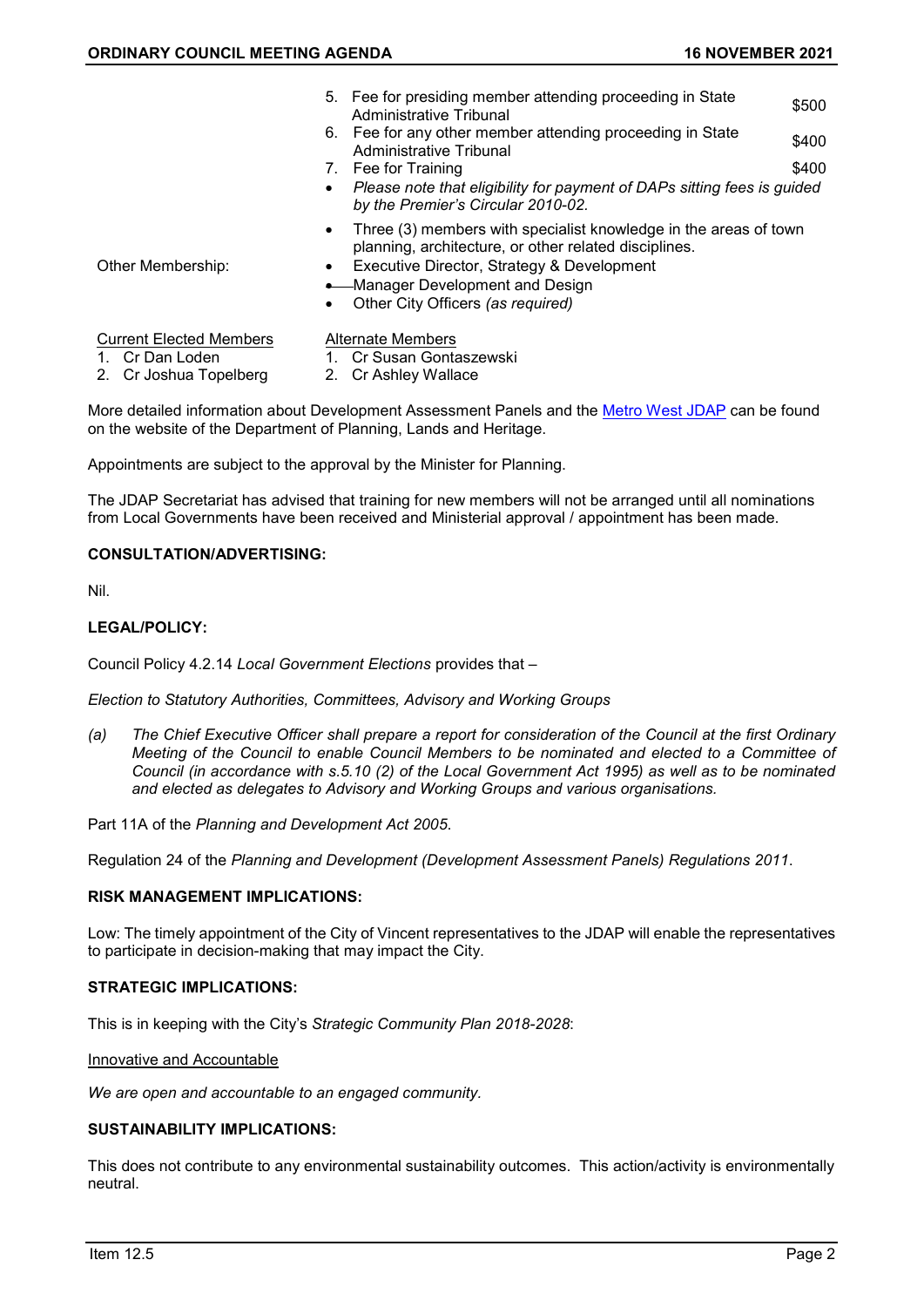# **PUBLIC HEALTH IMPLICATIONS:**

This does not contribute to any public health outcomes in the *City's Public Health Plan 2020-2025.*

# **FINANCIAL/BUDGET IMPLICATIONS:**

There are no budget implications for the City in appointing members to the JDAP, as the fees are paid by JDAP.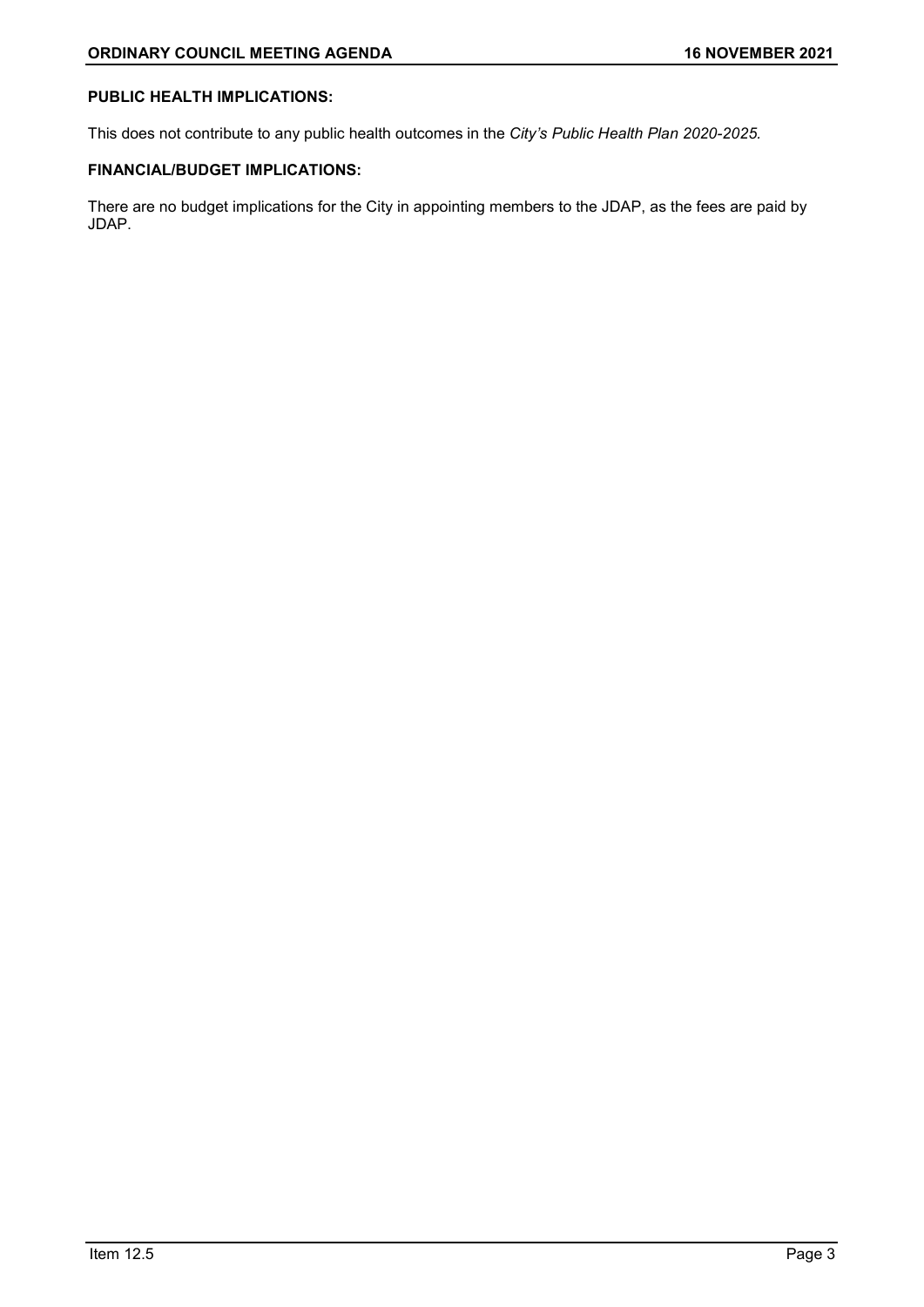

Government of Western Australia evelopment Assessment Panels

> Our Ref: DP/12/00609 Enquiries: DAP Secretariat Telephone: 6551 9919

Dear Local Government CEO.

#### **DEVELOPMENT ASSESSMENT PANELS - LOCAL GOVERNMENT NOMINATIONS**

Following the upcoming local government elections to be held on 16 October 2021, there may be a change in your local government DAP membership if the composition of your council changes. All existing local government DAP members are currently appointed for a term ending 26 January 2022. Prior to this expiry date, your local government will need to nominate four (4) DAP members for appointment by the Minister for Planning.

Representation of local interests is a key aspect of the DAPs system. Under regulation 24 of the Planning and Development (Development Assessment Panels) Regulations 2011 your local council is requested to nominate, as soon as possible following the elections, four elected council members to sit as DAP members for your local government. Using the attached form, nominations should be submitted via email to the DAPs Secretariat at daps@dplh.wa.gov.au.

All local government councils are requested to provide nominations for local government DAP members by Friday 19 November 2021, to ensure local interests are represented in future DAP determinations. If you are unable to provide nominations by the above date, please contact the DAPs Secretariat to discuss alternative arrangements and implications. Once nominations are received, the Minister will appoint local government DAP members for the term ending 26 January 2024.

The McGowan Government launched OnBoardWA as part of its commitment to increase the diversity and backgrounds of Government board and committees along with the total number of women appointed.

I encourage you to consider diversity of representation when putting forward your local government nominations in supporting this important election commitment. Further information about OnBoardWA can be found at http://www.onboardwa.jobs.wa.gov.au.

> Postal address: Locked Bag 2506 Perth WA 6001 Street address: 140 William Street Perth WA 6000 Tel: (08) 6551 8002 info@dplh.wa.gov.au www.dplh.wa.gov.au ABN 68 565 723 484 wa.gov.au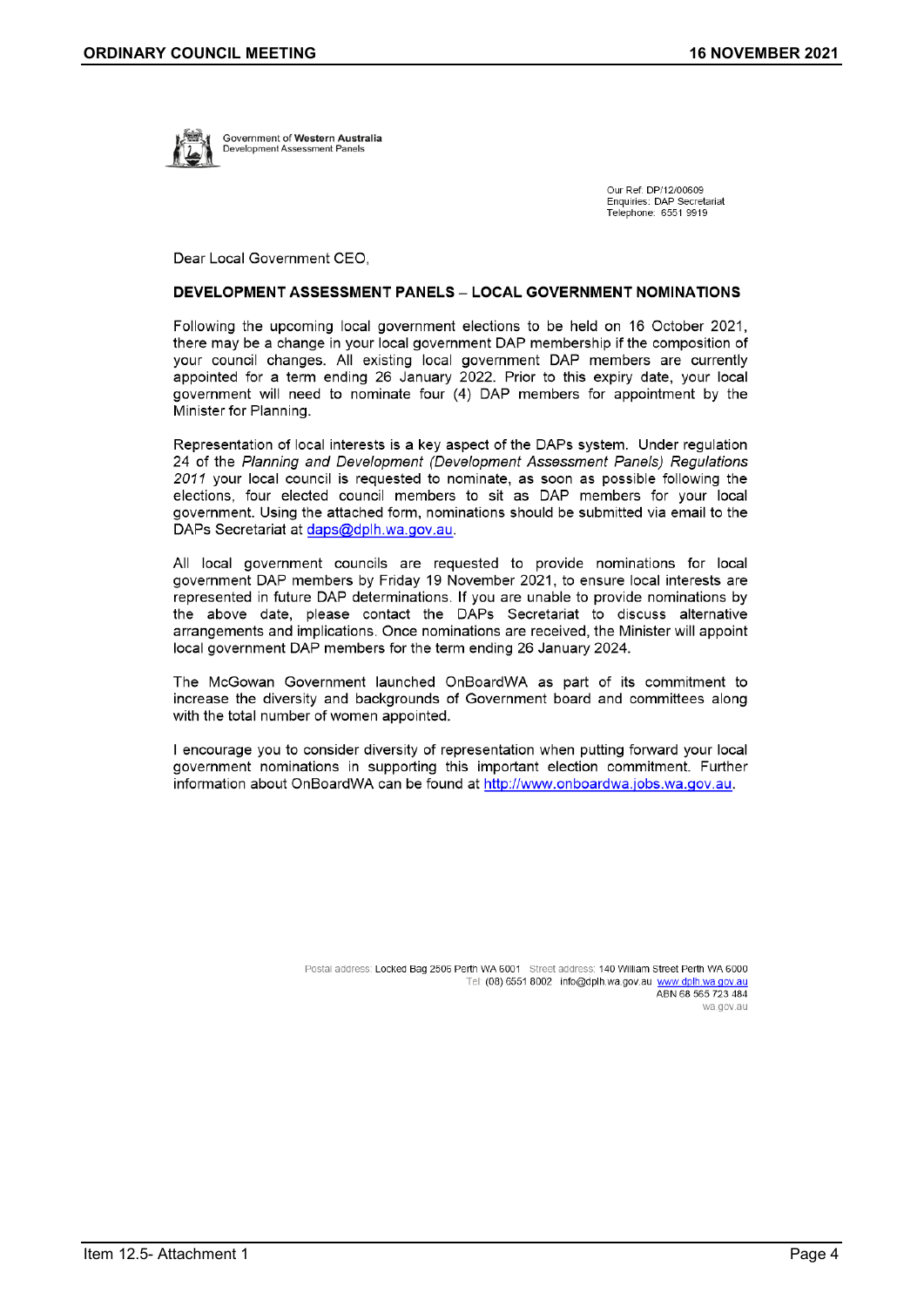The WA Government is committed to continue implementing the Action Plan for Planning Reform to ensure the planning system continues to deliver great outcomes and great places for Western Australians. Changes to the DAP system, identified as part of the reform initiatives, aims to provide a more robust DAP process that promotes consistency and transparency in decision-making. Please note that the local government membership configuration on the DAP will not be affected by the reform initiatives.

If you have any queries regarding this request for nominations, please contact the DAPs secretariat on (08) 6551 9919 or email daps@dplh.wa.gov.au. Further information is available online at https://www.dplh.wa.gov.au/daps.

Yours sincerely

OPED.

Jodi Cant Director General

16 September 2021